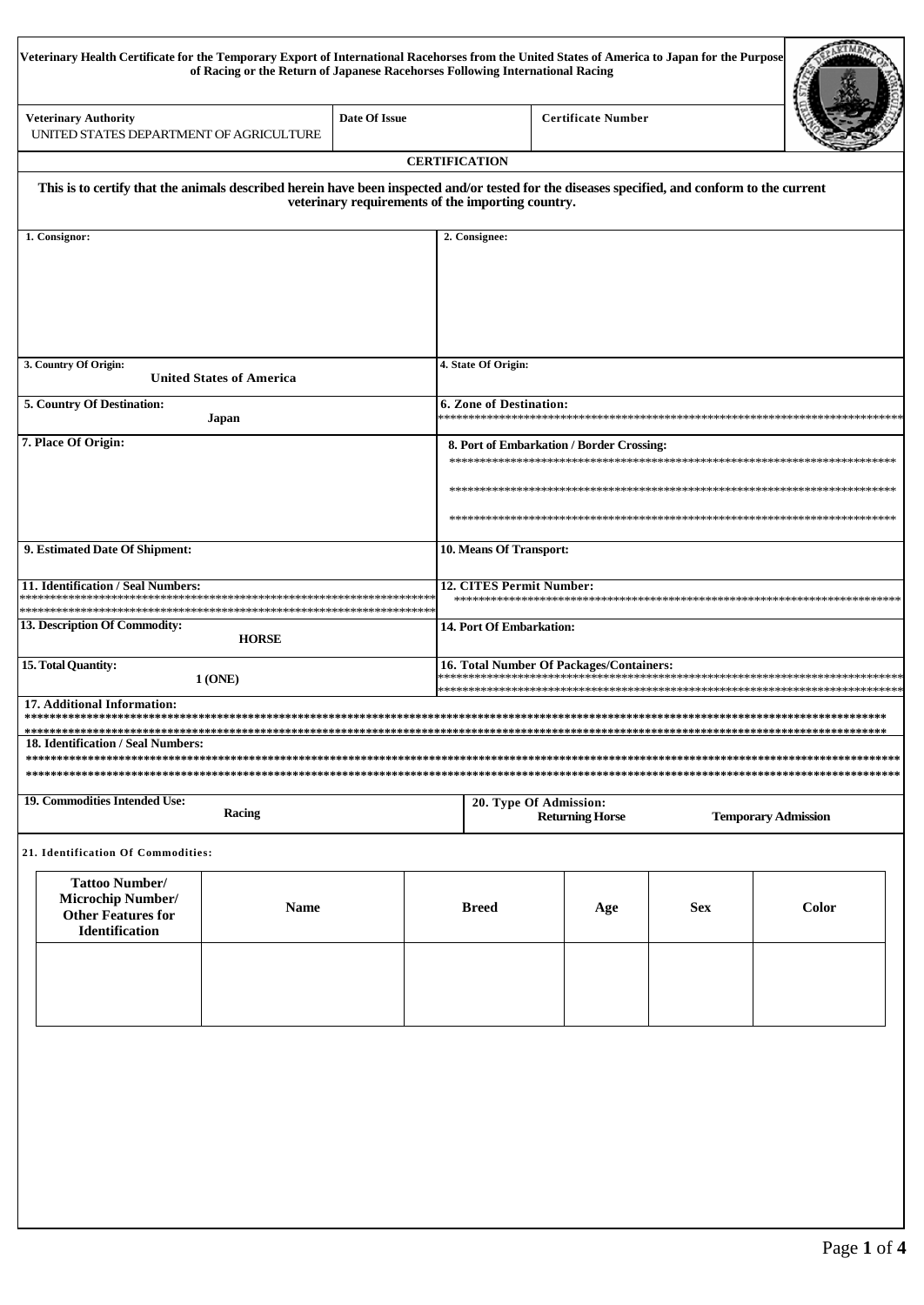| <b>Veterinary Authority</b><br>UNITED STATES DEPARTMENT OF AGRICULTURE | Date Of Issue | <b>Certificate Number</b> |  |
|------------------------------------------------------------------------|---------------|---------------------------|--|

#### **Certification Statements:**

- 1. During the 60 days immediately prior to shipment to Japan, the international racehorse meets following requirements:
	- a. The horse has been resident only in Listed Countries<sup>1</sup>.
		- b. The Listed Countries<sup>1</sup> have been free from African horse sickness and Venezuelan equine encephalomyelitis for at least 2 years.<br>C. The horse has been stabled at premises under veterinary supervision in which there have
		- The horse has been stabled at premises under veterinary supervision in which there have been none of the following diseases for at least 60 days immediately before shipment to Japan and the horse has not shown clinical signs of the following diseases:
			- i. Anthrax, Epizootic lymphangitis, Equine infectious anemia, Equine influenza, Equine encephalitis (Eastern and Western equine encephalomyelitis, Japanese encephalitis), Equine morbillivirus pneumonia (Hendra virus infection), Equine paratyphoid, Equine piroplasmosis, Equine rhinopneumonitis, Equine trypanosomiasis, Equine viral arteritis, Glanders, Horse pox, Nipah virus infection, Rabies and Vesicular stomatitis
		- d. The horse has not been resident on horse breeding premises, and has not been used for natural mating or artificial insemination.
- 2. The international racehorse should meet one of the following requirements (line out as appropriate):
	- a. The international racehorse must be tested in the United States for the following diseases using the required testing methods<sup>2</sup> with negative results within 30 days immediately before shipment to Japan. If the horse has not stayed in Test Countries<sup>2</sup> for any disease within 60 days prior to export to Japan, the test(s) can be omitted.
		- i. Equine infectious anemia
		- ii. Equine piroplasmosis
		- iii. Equine viral arteritis

### **OR**

- b. The international racehorse must be tested in the United States for the following diseases using the required testing methods<sup>2</sup> with negative results within 60 days immediately before shipment to Japan. After the tests, the horse cannot have any contact with horses other than the same health status (having the same tests, with negative results, within 60 days immediately before export to Japan), except during training and racing which is supervised by animal health authority of the country or a veterinarian accredited by the USDA. If the horse has not stayed in Test Countries<sup>2</sup> for any disease within 60 days before export to Japan, the test(s) can be omitted.
	- i. Equine infectious anemia
	- ii. Equine piroplasmosis
	- iii. Equine viral arteritis

## **OR**

- c. In the event a returning racehorse has stayed in the United States for 14 days or less under the following conditions, the tests can be replaced with the certification of these conditions:
	- i. During the stay in the United States, the returning racehorse has been stabled in the insect-vector-protected facilities approved by the USDA and has been treated with an insect repellent per the manufacturer's recommendations.
	- During the stay in the United States, the returning racehorse has had no contact with any horses other than those of the same
	- health status except for during training and racing under official supervision or supervision by a USDA-accredited veterinarian. iii. The returning racehorse showed no signs of the diseases listed above in 1c(i) during its stay.
- 3. In the event the international racehorse has stayed in Test Countries<sup>2</sup> for the following diseases within 60 days before export to Japan, the horse must be tested for the diseases, listed below, using the required testing methods<sup>2</sup> with negative results within 30 days prior to shipment to Japan or prior to export to Listed Countries<sup>1</sup> which are not Test Countries<sup>2</sup> for each disease. The United States is free of the following diseases:
	- i. Equine trypanosomiasis
	- ii. Glanders
	- iii. Nipah virus infection
- 4. In the event the international racehorse has stayed in Test Countries<sup>2</sup> for vesicular stomatitis within 60 days before export to Japan, the horse must be tested for vesicular stomatitis by a serum neutralization test with negative results within 14 days immediately prior to shipment to Japan or prior to export to Listed Countries<sup>1</sup> which are not Test Countries<sup>2</sup> for vesicular stomatitis.
- 5. Equine influenza:
	- The international racehorse must be vaccinated against equine influenza twice at an interval of 4 to 6 weeks (or once in the case of booster) within the 6 months immediately prior to shipment to Japan. In the event a live vaccine will be used, the horse should not be vaccinated within 2 weeks immediately before shipment to Japan.

# **AND**

b. During the 5 days prior to the shipment to Japan, a nasopharyngeal swab must be taken from the international racehorse and test negative for equine influenza using a RT-PCR or antigen ELISA.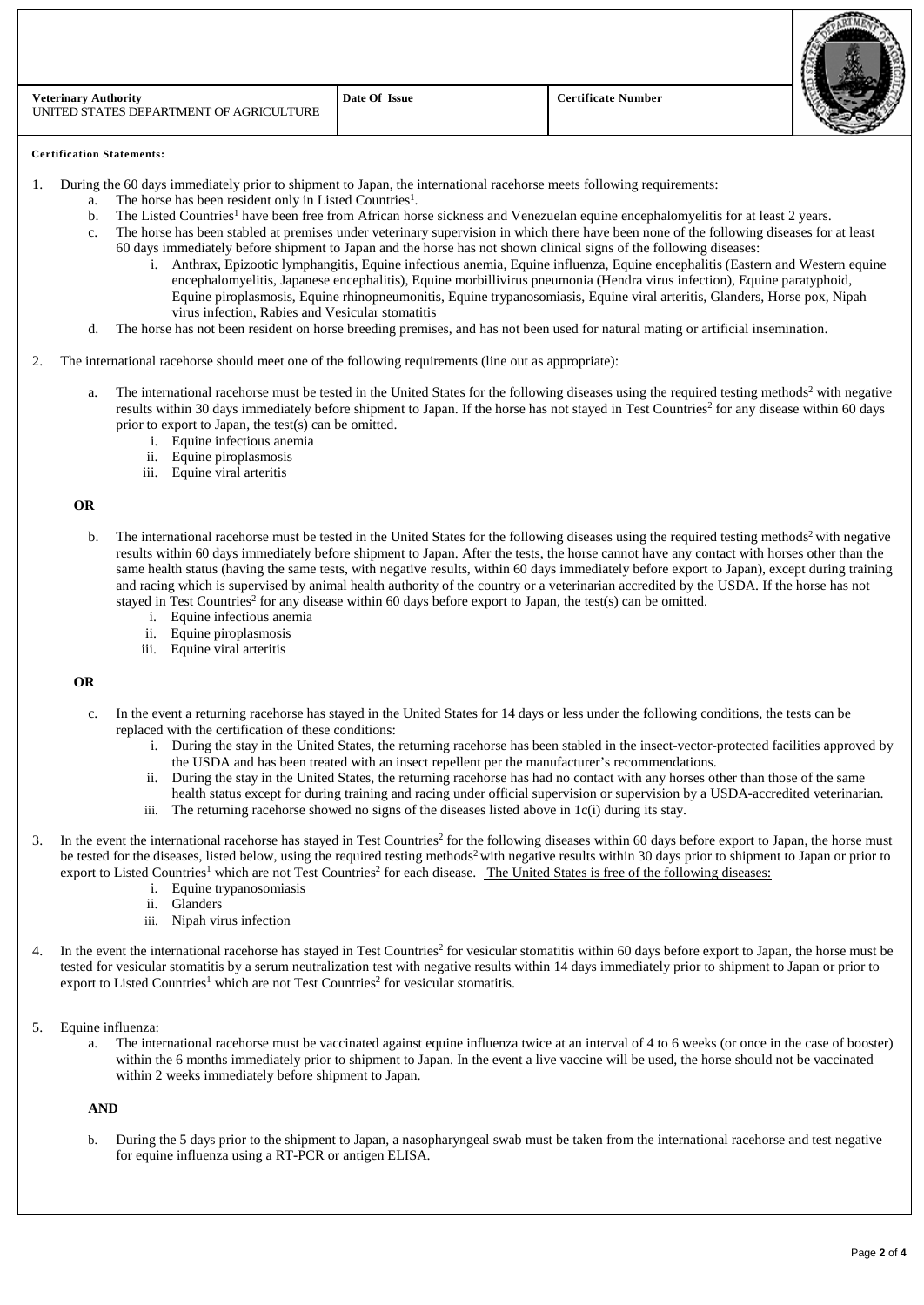| <b>Veterinary Authority</b><br>UNITED STATES DEPARTMENT OF AGRICULTURE | Date Of Issue | <b>Certificate Number</b> |  |
|------------------------------------------------------------------------|---------------|---------------------------|--|
|                                                                        |               |                           |  |

**Certification Statements (continued)**:

- 6. West Nile Virus (line out as appropriate):
	- a. The international racehorse has been stabled on premises where no cases of West Nile Virus (WNV) infection have been confirmed in a 50 kilometer radius around the premises for the past 60 days prior to shipment to Japan.

**OR**

- b. The international racehorses were vaccinated against WNV using an approved vaccine twice at an interval of 3 to 6 weeks (or once in case of a booster) during the 1 year before shipment to Japan.
- 7. During the transportation of the international racehorse from Listed Countries<sup>1</sup> to Japan and transportation between Listed Countries<sup>1</sup> within 60 days of shipment to Japan:
	- a. All containers, land vehicles, and loading places of any aircraft being used are fully cleaned and disinfected with disinfectants approved by the government authorities of the Listed Countries<sup>1</sup>.
	- b. The international racehorses must not be loaded together with any equine or cloven-hoofed animal, except the horses participating in the international horserace and of the same health status.
	- c. No additional feed and/or litter shall be provided at any transit sites during the transportation of the international racehorse.
- 8. In the event the international racehorse has stayed in multiple Listed Countries<sup>1</sup> within 60 days prior to export to Japan, all certificates or certificated copies issued by each Listed Country<sup>1</sup> must be attached to the exporting country's certificate.
- 9. Required stabling and testing information:

Name and address of the premise (or racing stable) where the international racehorse is usually stabled in its home country:

Countries and dates of residency (including import and export dates) in each country where the international racehorse has stayed within 60 days immediately before shipment to Japan.

Name and address of all premises where the international racehorse has stayed within 60 days immediately before shipment to Japan:

10. Required tests based on the horse's residency in the United States<sup>2</sup>:

| <b>Disease</b>           | <b>Date of Test</b> | <b>Test Type</b><br>(line out as appropriate)                                    | Result(s) |
|--------------------------|---------------------|----------------------------------------------------------------------------------|-----------|
| Equine Infectious Anemia |                     | <b>AGID</b>                                                                      |           |
| Equine Piroplasmosis     |                     | Microscopic exam of<br>blood smear<br><b>AND</b><br><b>IFA</b><br>cELISA<br>$OR$ |           |
| Equine Viral Arteritis   |                     | Serum Neutralization                                                             |           |
| Vesicular Stomatitis     |                     | Serum Neutralization                                                             |           |
|                          |                     | Nasopharyngeal swab<br>RT-PCR                                                    |           |
| Equine Influenza         |                     | <b>OR</b><br>Nasopharyngeal swab<br>antigen ELISA                                |           |

**CARTMENS**